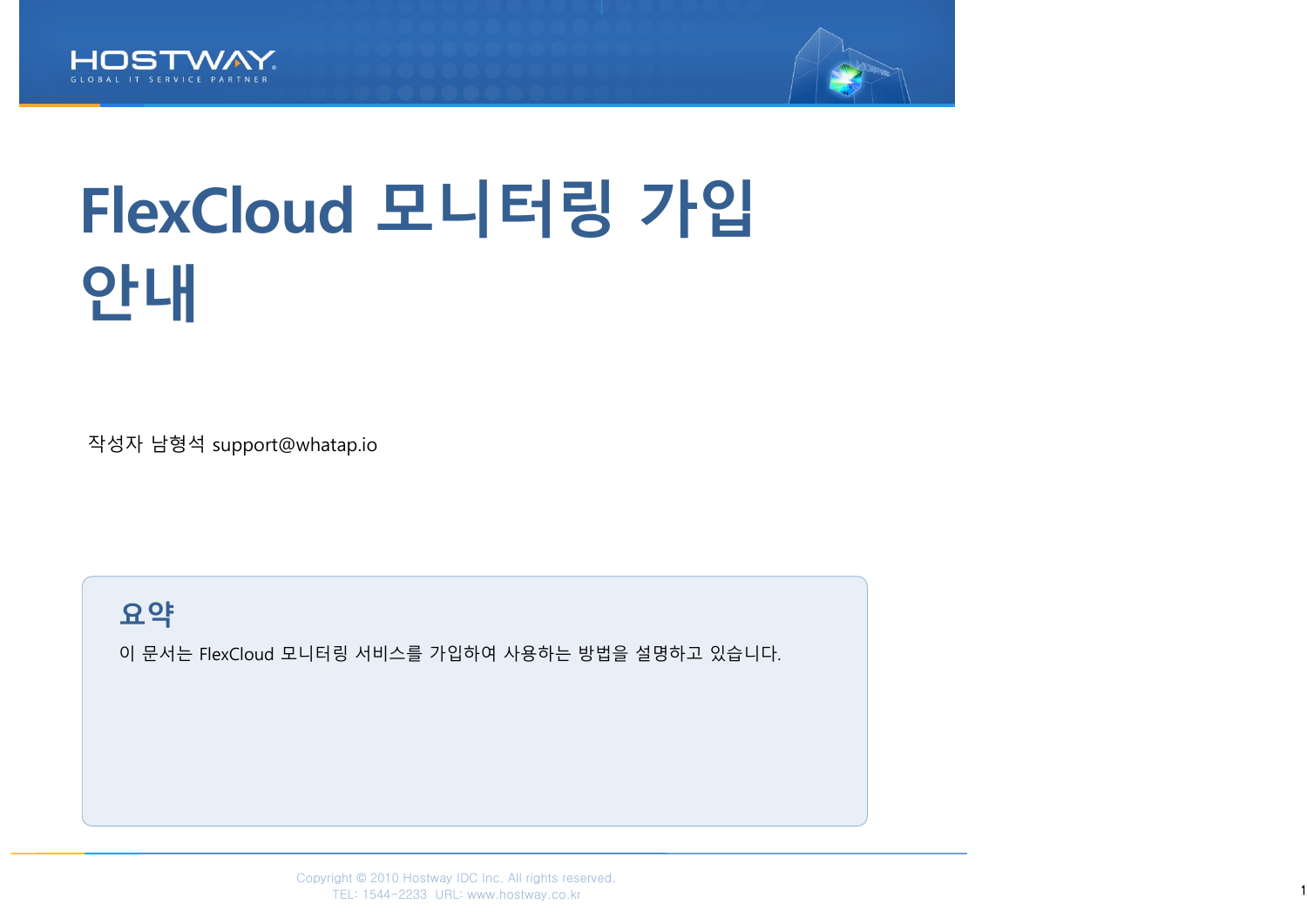



### 목차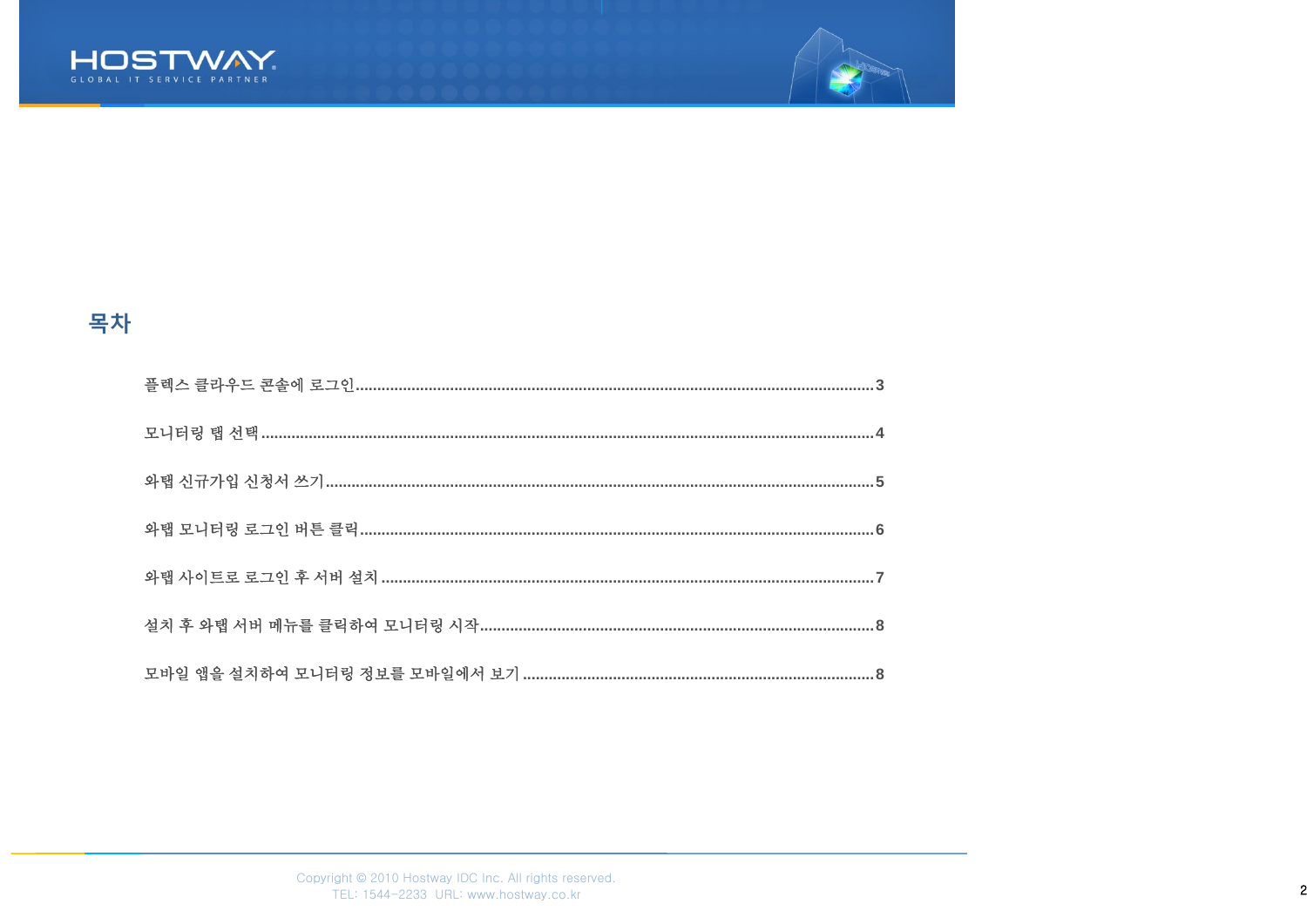



### <span id="page-2-0"></span>플렉스 클라우드 콘솔에 로그인

Hostway 홈페이지에서 Login 을 클릭하시거나 url( [https://manage.hostwaycloud.co.kr/\)](https://manage.hostwaycloud.co.kr/) 직접 입력

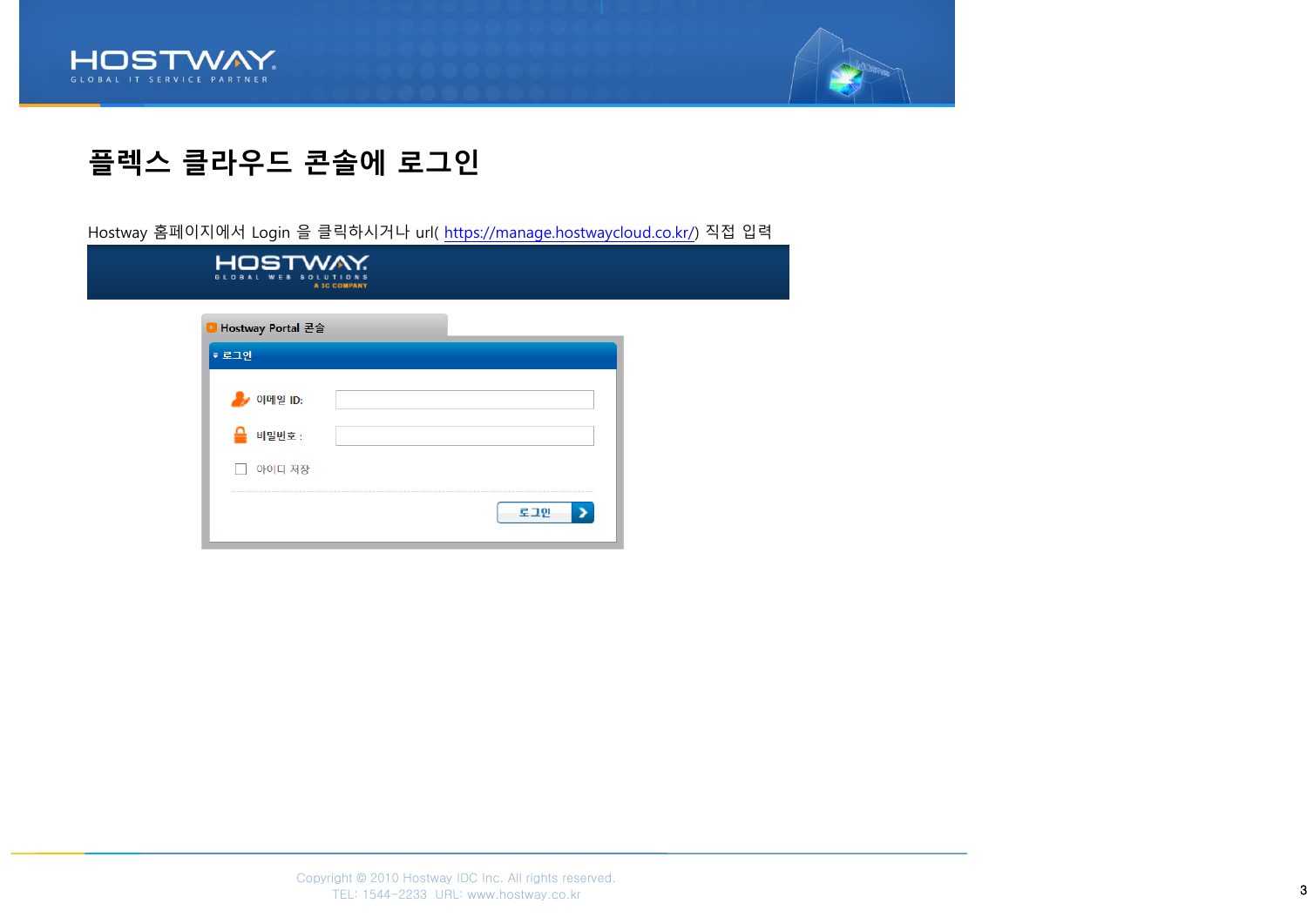



### <span id="page-3-0"></span>모니터링 탭 선택

플렉스 클라우드 콘솔 왼쪽 하단에 모니터링 메뉴가 추가되었습니다.

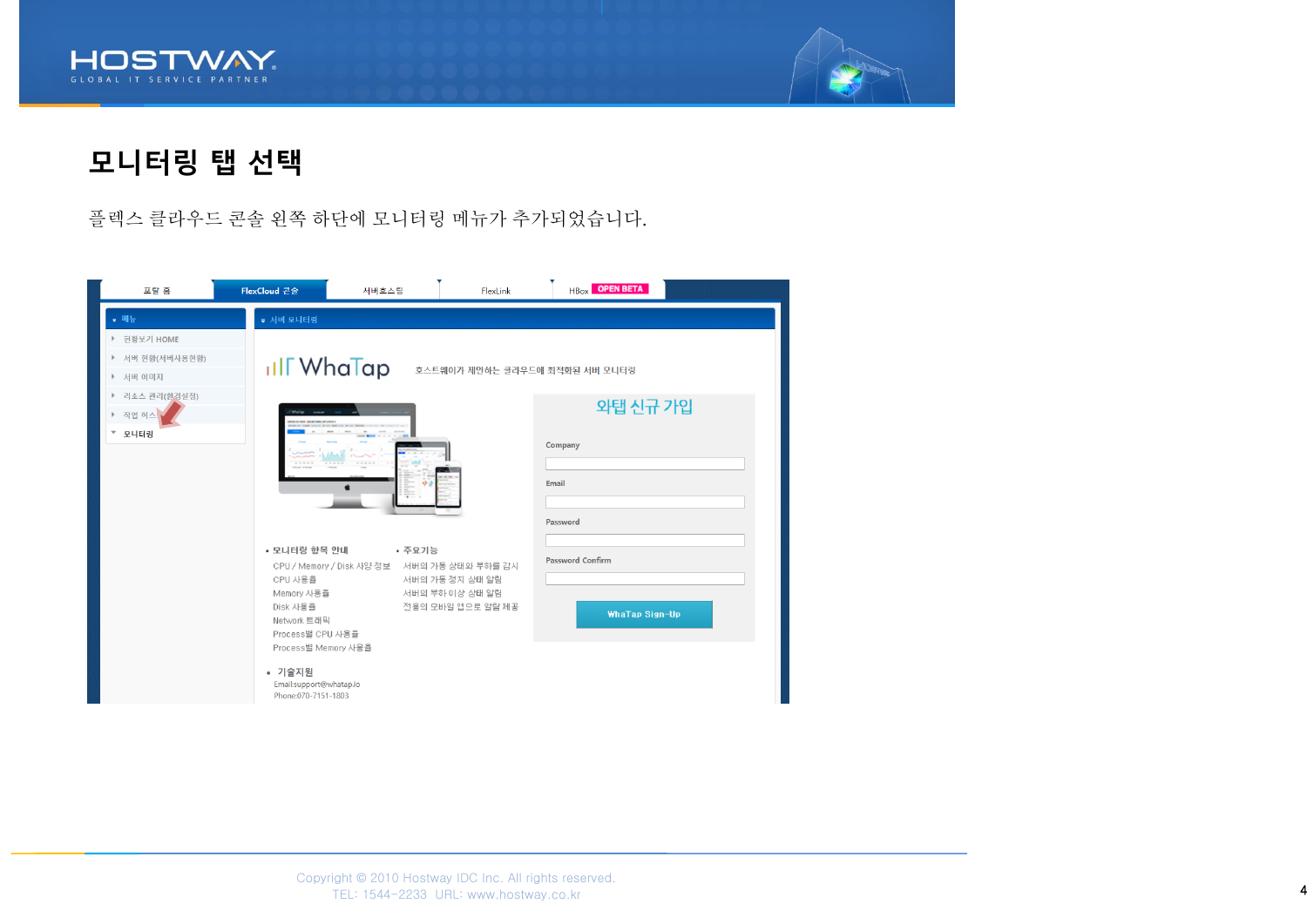<span id="page-4-0"></span>



# 와탭 신규가입 신청서 쓰기

와탭 신규가입 신청서를 한번 작성하면 추후 플렉스 클라우드 콘솔 에서 모니터링 클릭시에 와탭 로그인 버튼을 바로 보실 수 있습니다.

### $h$ a $\overline{I}$ ap

호스트웨이가 제안하는 클라우드에 최적화된 서버 모니터링



#### • 주요기능 목 한대 pry / Disk 사양 정보 서버의 가동 상태와 부하를 감시 서버의 가동 정지 상태 알림 員 서버의 부하 이상 상태 알림 전용의 모바일 앱으로 알람 제공 비픽 CPU 사용율 Memory 사용율

| 와탭 신규 가입                |              |
|-------------------------|--------------|
|                         | Company      |
|                         | 호스트웨이        |
|                         | <b>Email</b> |
| user4@hostway.co.kr     |              |
|                         | Password     |
| <b>. .</b>              |              |
| <b>Password Confirm</b> |              |
| ,,,,,,,                 |              |
| <b>WhaTap Sign-Up</b>   |              |

لواري والمر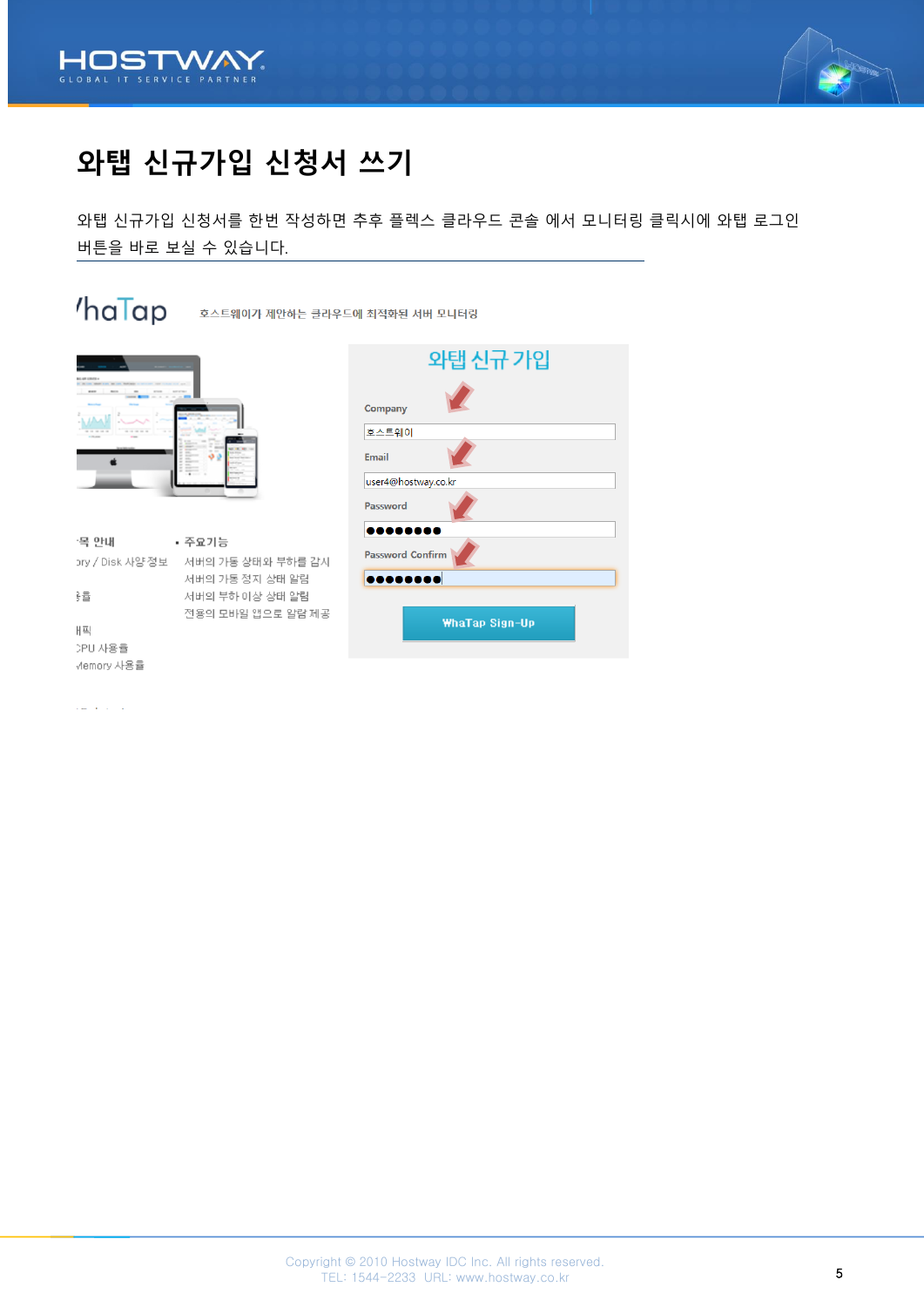<span id="page-5-0"></span>



## 와탭 모니터링 로그인 버튼 클릭

한번 성공적으로 신청서를 제출하신 후에는 와탭 가입내역 및 바로 로그인하기 버튼을 보실 수 있습니다.

호스트웨이가 제안하는 클라우드에 최적화된 서버 모니터링

|                                                                                                                                             | . .         |         |
|---------------------------------------------------------------------------------------------------------------------------------------------|-------------|---------|
| ٠                                                                                                                                           | ٠           |         |
| ۹<br>۰                                                                                                                                      | $\sim$<br>٠ | m<br>v. |
| $\overline{\phantom{a}}$<br>$\overline{\phantom{a}}$<br>٠<br>$\overline{\phantom{a}}$<br>$\overline{\phantom{a}}$<br>ı.<br>٠<br>$\sim$<br>٠ | ŧ           |         |
| ÷                                                                                                                                           | r.<br>٠     | ŧ<br>à. |
|                                                                                                                                             |             |         |

| 와탭 로그인              |
|---------------------|
| Company             |
| 호스트웨이               |
| <b>Email</b>        |
| user4@hostway.co.kr |
|                     |
|                     |
| WhaTap Log-In       |

• 주요기능

서버의 가동 상태와 부하를 감시 서버의 가동 정지 상태 알림 서버의 부하 이상 상태 알림 전용의 모바일 앱으로 알람 제공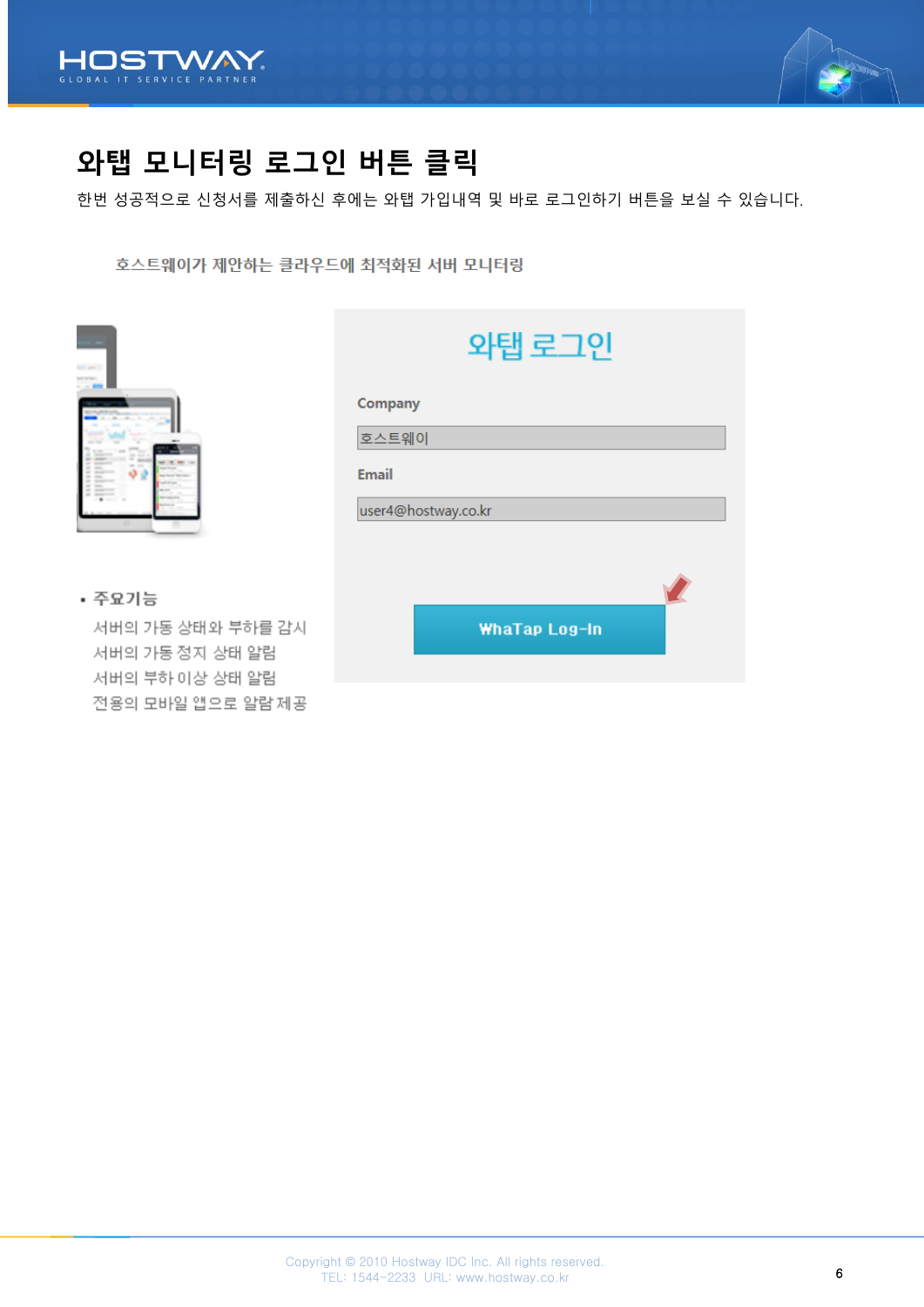<span id="page-6-0"></span>



# 와탭 사이트로 로그인 후 서버 설치

운영체제 별로 Agent 설치 안내를 보실 수 있습니다.

| HOSTWAY.<br>A 3C COMPANY |                                                                        |                                                                                                       |                                                                                                                                      |            | ■ 호스트웨이 ▼ |
|--------------------------|------------------------------------------------------------------------|-------------------------------------------------------------------------------------------------------|--------------------------------------------------------------------------------------------------------------------------------------|------------|-----------|
| 서버<br>.nl                | 서버 설치                                                                  |                                                                                                       |                                                                                                                                      |            |           |
| 대시보드<br>$\cdot$          | <b>Windows</b>                                                         | Ubuntu/Debian                                                                                         | CentOS/RedHat                                                                                                                        | <b>FAO</b> |           |
| 알림 내역<br>92.             |                                                                        |                                                                                                       |                                                                                                                                      |            |           |
| 데이터베이스<br>◓              | <b>EXE</b>                                                             | 1. 와탭 윈도우 설치 파일을 다운로드 하십시오.<br>링크를 클릭하시면 윈도우 서버 운영체제용 설치 파일 setup.exe가 다운로드 됩니다.                      |                                                                                                                                      |            |           |
| ☆ 나의 설정                  | ∙                                                                      | 윈도우용 설치 파일 다운로드 setup.exe setup.zip<br>보안 설정으로 인해 .exe 형식의 파일이 받아지지 않는 사용자를 위해 .zip 형식의 파일도 함께 제공됩니다. |                                                                                                                                      |            |           |
|                          |                                                                        |                                                                                                       |                                                                                                                                      |            |           |
|                          | Installing.<br>87%                                                     | 2. 설치 파일을 실행하십시오.                                                                                     | 설치 파일을 더블클릭 하고 화면의 안내를 따르면 설치가 시작됩니다.<br>와탭 라이선스 키를 입력하는 프롬프트가 나오면 제공된 라이선스 키를 입력합니다.<br>귀하의 라이선스 키는 다음과 같습니다 : 1EZ0AX77JPMT575J2FKZ | Copy       |           |
|                          | Server list 01<br>Server list 02<br>Server list 03<br>I Server list 04 | 3. 모든 절차가 끝났습니다.                                                                                      | 잠시 후 귀하의 서버가 전송한 데이터가 와탭 모니터링 화면에 표시됩니다.                                                                                             |            |           |